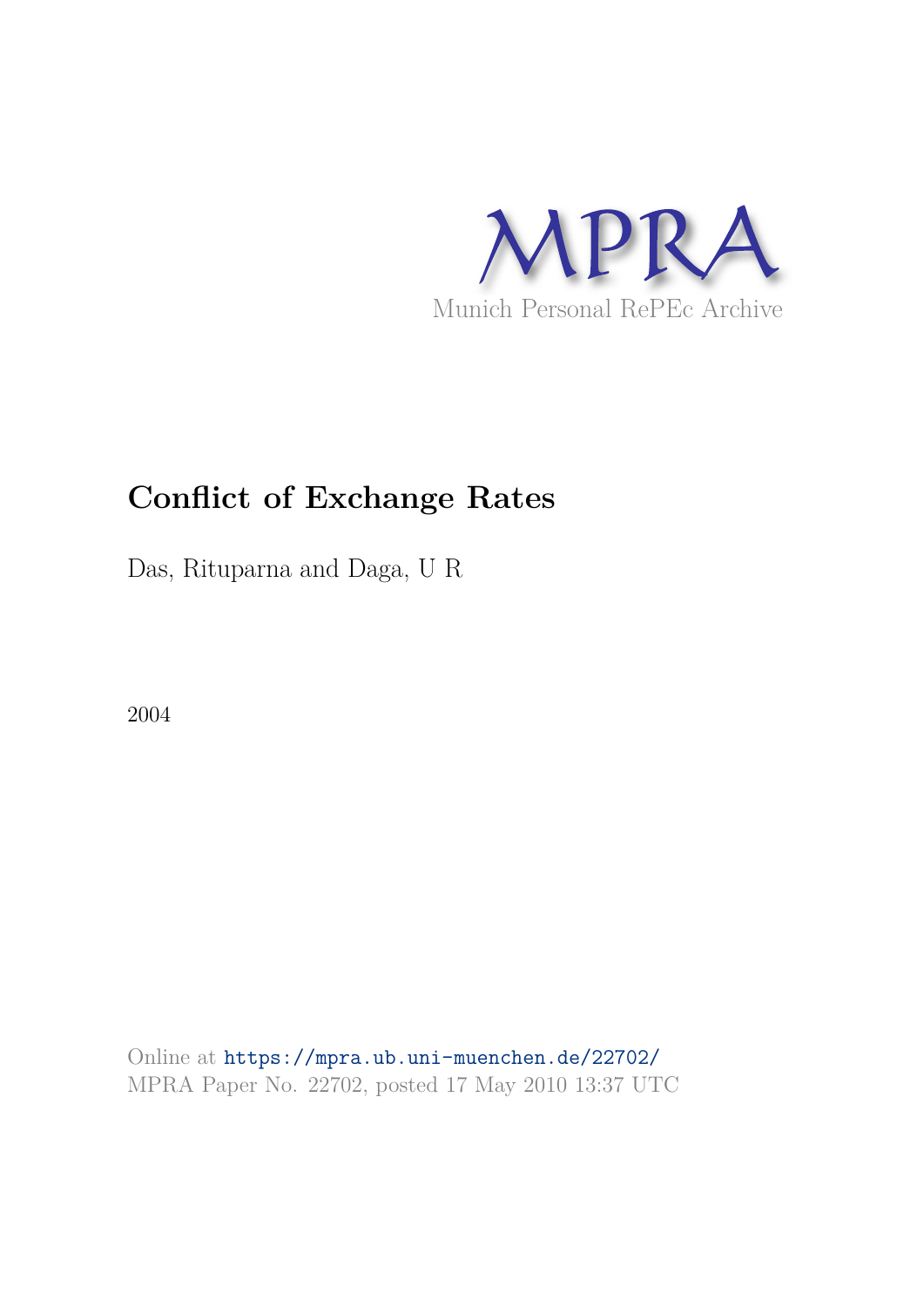## **Econometrics of Exchange Rate**

#### Rituparna Das, U. R. Daga

Conflict between economic interests of two or more countries can take place in the inflation prone floating exchange regime and thus affect monetary policies of each other. This paper tries to examine whether the exchange rates of the currencies of the industrial countries are affecting India's currency and making the Reserve Bank of India (RBI) intervene in the foreign exchange market. It is found that limitation of RBI data is a major factor constraining the progress of research on the above kind of conflict.

## **1. Introduction**

 $\overline{a}$ 

The experiences of the international monetary system since 1973 till now have lead to a floating exchange rate system, whereby the present leading currencies of the world like European Economic and Monetary Union's euro, Japan's yen, Great Britain's pound sterling and International Monetary Fund's SDR (special drawing rights) follow the floating exchange rate system and the currencies of the transition economies follow a mix of fixed and flexible exchange systems. From October 1975 India has pegged rupee against the basket of above five currencies and in August 1994, the final step in a threeyear long process since late 1991 towards current account convertibility was taken by acceptance of the obligations under Article VIII of the IMF, under which India is committed to forsake the use of exchange restrictions on current international transactions as an instrument in managing the balance of payments<sup>1</sup>. Economic theory tells that RBI has to intervene in the foreign exchange market by purchase/sale of foreign exchange assets in terms of above five currencies in order to control/prevent fluctuations in the external value of rupee vis-à-vis above five currencies so as to maintain external balance in terms of a sound balance of payment position and internal balance in terms of a suitable trade off between inflation and unemployment<sup>2</sup>.

<sup>&</sup>lt;sup>1</sup> Until very recently rupee had been pegged to a basket of five currencies. Data on the movement of sixth currency are too scarce to facilitate research.

 $2^2$  As per economic theory an appreciation in rupee is supposed to make exports more costly and imports more expensive. This phenomenon reduces world demand for India's output and increases India's demand for imports thereby adding to net foreign exchange outflow and at the same time allowing imports to supplant their domestic counterparts in a liberalized trade regime. A depreciation in rupee is supposed to do the reverse adding to net foreign exchange inflow. The experiences of the countries following a floating exchange rate system between 1966 and 1972 show that this system allows international divergence in inflation rates. It is also found that high inflation countries tend to have weaker currencies than their low inflation neighbors. Further, most of the difference in depreciation rates is due to inflation differences, making purchasing power parity a major factor causing long run nominal exchange rate variability. Experiences show that a central bank cannot be indifferent to its currency's value in the foreign exchange market. After 1973 central banks repeatedly intervened in the foreign currency market to alter exchange rates.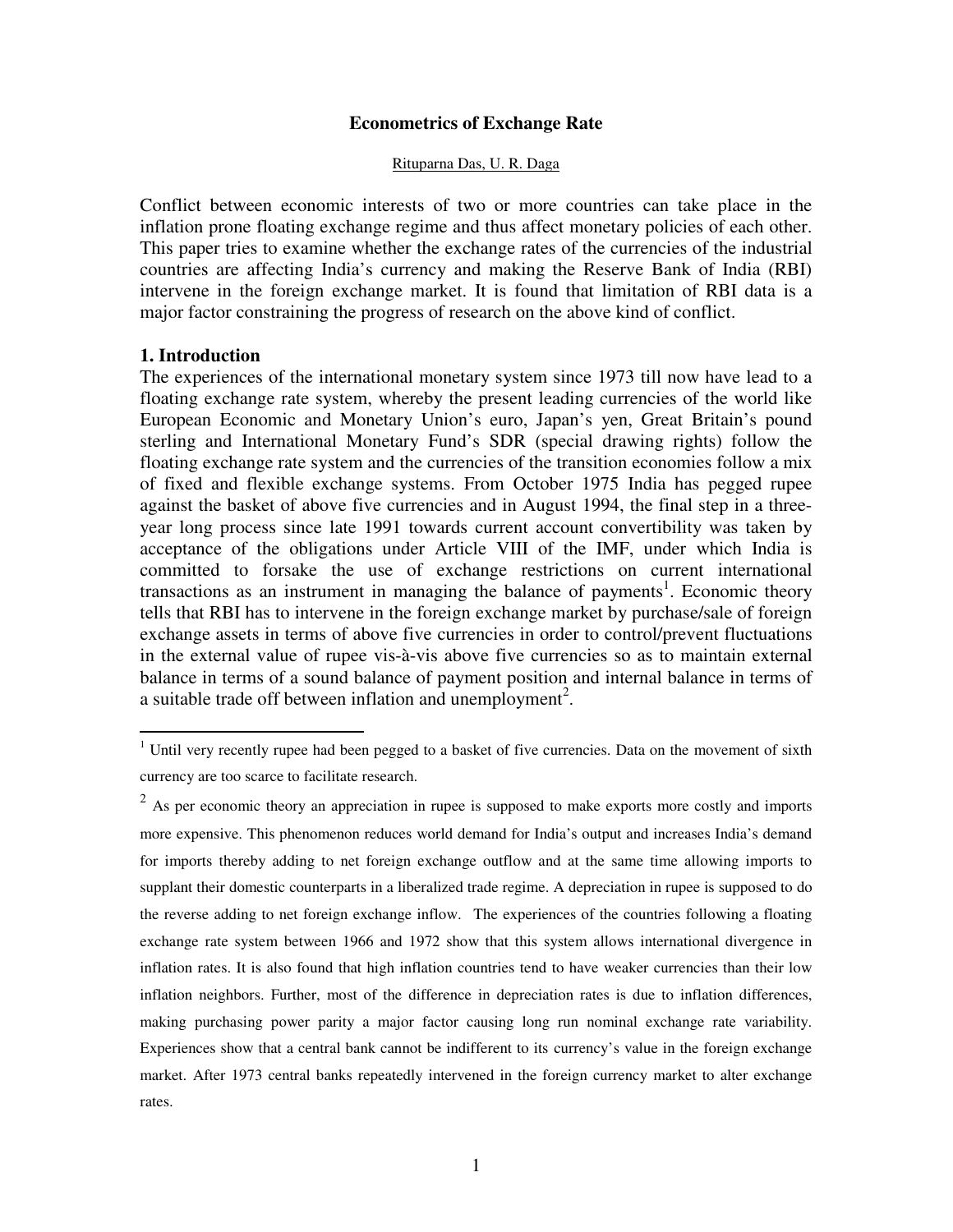## **2. Issues to be addressed**

- 1. What is the pattern of movement over the years since 1976-77 till 2002-03 of the of rupee values of above currencies?
- 2. What is the pattern of changes over the years during the above period of RBI's net foreign exchange assets position?
- 3. Do the changes in values of industrial countries' currencies in terms of rupee make the RBI intervene in the foreign exchange market?

## **(i). Objective of the paper**

Intellectual exercise in form of application of multivariate regression model to the time series data is the objective of the paper. In course of going through successive steps of analysis starting from test of stationarity of time series data up to examination of residuals with a view to detecting heteroscedasticity problem, the paper seeks some meaningful implications of limitation of RBI data on its foreign exchange market intervention facing the economists (Ghosh 2002).

## **(ii). Collection and nature of data**

 $\overline{a}$ 

Data is collected from RBI publications and therefore it is a secondary data<sup>3</sup>. RBI publishes data on its international operations in gold, SDR and other foreign currencies in form of a composite variable called 'Net Foreign Exchange Assets (NFEA)' and the exchange rates of the five foreign currencies to which rupee is linked in form rupee values of these individual currencies. Exchange rate of a currency, say dollar, in terms of rupee is denoted by D/R, which means the value of dollar in terms of rupee. We have taken data on NFEA and these five exchange rates – dollar/rupee (D/R), mark/rupee

 $3$  Any time series data has an underlying stochastic process. A stochastic process is called stationary if its mean and variance are constant over time and the value of covariance between two time periods depends only on the lag between the two time periods and not on the time of calculation of covariance.

There are two key concepts in time series analysis:

- i. Trend stationary process (TSP): If in the regression  $Y_t = a + bt + u_t$ , error term  $u_t$  is stationary then  $Y_t = a + bt + u_t$  represents a TSP.
- ii. Difference stationary process (DSP): If  $Y_t$  is generated as  $Y_t Y_{t-1} = c + u_t$ , where c is a constant and  $u_t$  is stationary then the process is called a DSP.

The consequence of a non-stationary time series data is that it makes least square estimators inconsistent and diagnostic statistics like *t* and *F* statistics do not have their standard limiting distributions. As a consequence of this the regression coefficient of an explanatory variable may appear significantly different from 0 though it is not truly a determinant of the dependent variable. Stationarity is checked through, among others, Augmented Dicky-Fuller Unit Root Test (Gujarati 1995).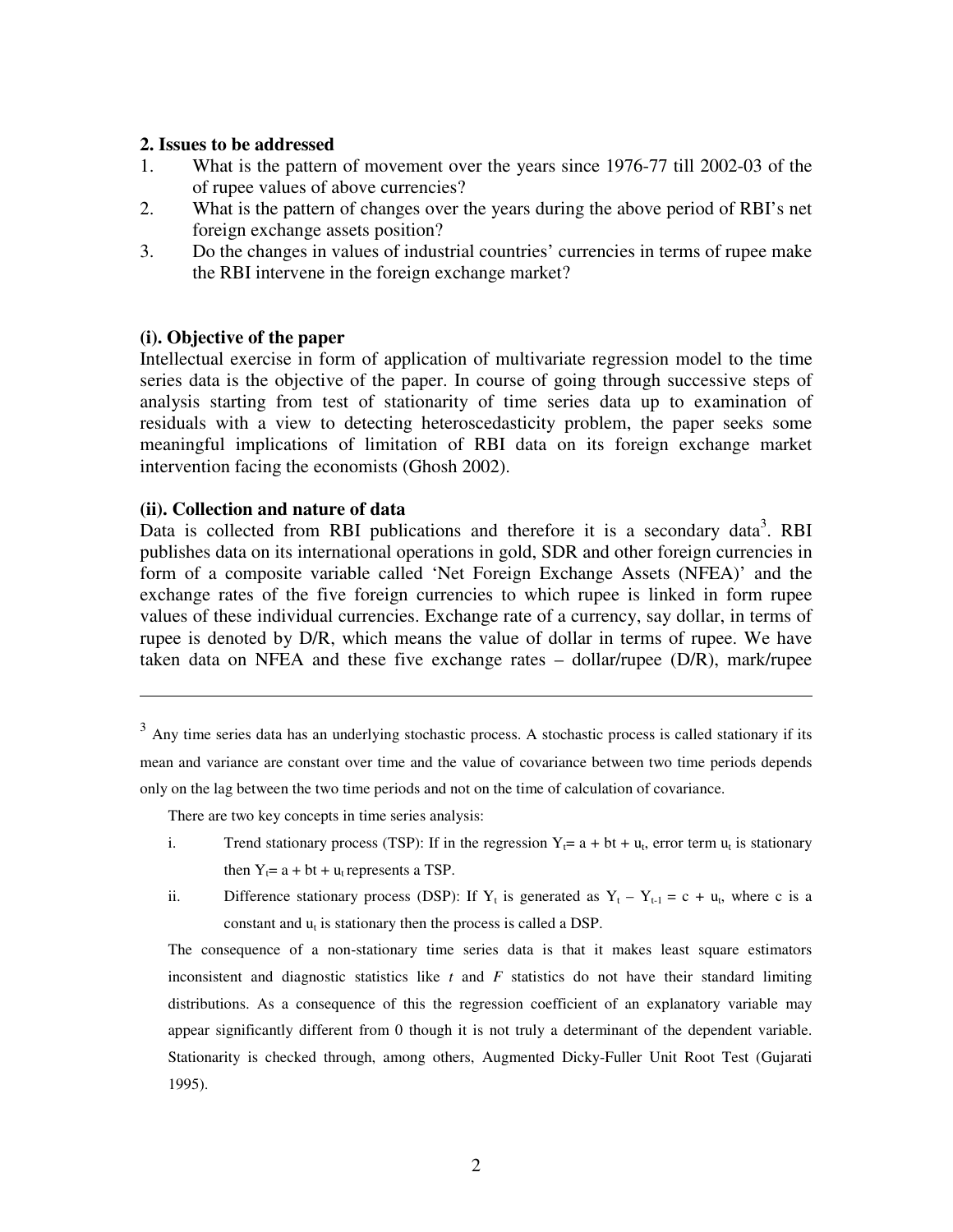(M/R), yen/rupee (Y/R), SDR/rupee (SDR/R) and pound sterling/rupee (PS/R). After January 1, 1999, euro has replaced mark. Except mark/rupee, all other five variables are found non-stationary at the first difference.

# **(iii). Research methodology**

The methodology of research is econometric modeling supplemented by software packages. The stationarity test is conducted in 'EViews' and rest of the analysis is conducted in 'Analysis Tool Pack'.

# **3. Steps in analysis of data**

# **Step 1**

We conduct augmented Dickey-Fuller unit root tests for first and second differences in all of exchange rate variables and NFEA variable. NFEA data is nonstationary in the first difference unit root test at 1% level of significance because the computed value of  $|\tau|$  is less than 1% and 5% critical Mackinnon values for rejection of the hypothesis that the series is stationary, whereas it is more than all critical Mackinnon values in the second difference. For dollar/rupee the computed  $|\tau|$  value is below 1% and 5% critical values, but above 10% critical values and above all critical values for  $2<sup>nd</sup>$  difference unit root test. For pound/rupee and yen/rupee, the computed |τ| values are below 1% critical value but above 5% and 10% critical values and above all critical values for  $2<sup>nd</sup>$  difference unit root test. For SDR/rupee, the computed  $|\tau|$  value is above all critical values in the 1<sup>st</sup> difference unit root test. For mark/rupee and balance of payments, the computed |τ| values are above all critical values in the first difference unit root test. So second difference unit root test is not required for mark/rupee. In short at all levels of significance NEFA is stationary at first difference, SDR stationary at first difference, Y/R stationary at second difference, PS/R stationary at second difference, M/R stationary at first difference, D/R stationary at second difference.

# **Step 2**

There are three preconditions for success of the regression model:

- 1. If we work with time series data it should be stationary. A stationary series is free of autocorrelation. We deduct the value of each period value from the value of the preceding period for all variables except mark/rupee in order to make them stationary. This takes care of autocorrelation problem also. We do the same for mark/rupee also in order to conform it to the proposed multivariate regression model.
- 2. The independent variables should be free of multicollinearity. In order to avoid the problem of multicollinearity we check the correlation matrix between the exchange rates and it is found strong positive correlation exists between exponentials of changes in all exchange rates except between those in dollar/rupee and mark/rupee. So we take only these two variables for as independent variables. We could have taken balance of payments variable as an independent variable, but theoretically it is influenced by exchange rate fluctuations and thus could lead to multicollinearity problem if included in the set of independent variables along with the exchange rates (Delurgio 1998).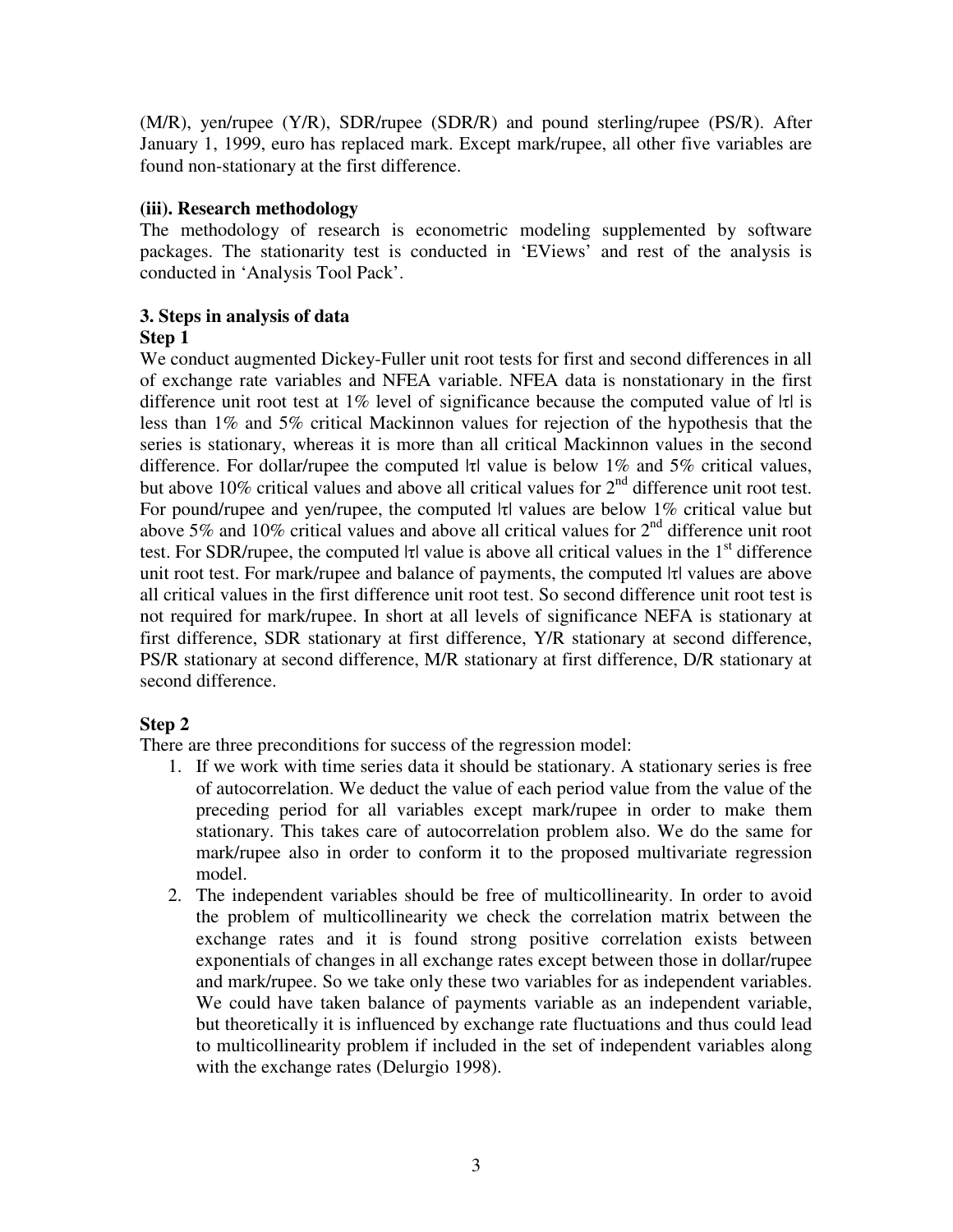3. The residuals should be free of heteroscedasticity. They should not show any patterns when plotted against the values of independent variables and the estimated values of the dependent variable. Existence of heteroscedasticity of the residuals problem can be examined after estimating the model.

# **Step 3**

Again there is a difference between the levels of the units of the dependent variable change in NFEA and those of the independent variables - changes in all exchange rates. In order to wipe out this difference we apply exponential operator to the values of all independent variables.

# **Step 4**

We propose the model:

 $\triangle$ NFEA = c + m<sub>1</sub>e<sup> $\triangle$ (D/R)</sup> + m<sub>2</sub>e<sup> $\triangle$ (M/R)</sup> + u, u is the error tem, c is the constant term, m<sub>1</sub> and  $m_2$  are coefficient parameters,  $e^{\Delta(D/R)}$  is the exponential value of the change in dollar/rupee and  $e^{\Delta(M/\bar{R})}$  is the exponential value of the change in mark/rupee.

# **4. Result, interpretations and conclusion**

Following are the results of the analysis and followed by interpretations and conclusion:

- 1. There is no correlation between dollar/rupee and mark/rupee, because, perhaps, the European Economic and Monetary Union's monetary policy maintains independence of the monetary policy of United States, while Japan and Great Britain link their currencies to dollar and IMF to gold to which, dollar is in turn linked (Krugman 2000).
- 2. When plotted against independent variables and the estimated dependent variable, residuals do not exhibit any patterns and hence can be inferred to be free of heteroscedasticity problem.
- 3. Changes in the exchange rates dollar/rupee and mark/rupee could not explain changes in NFEA, perhaps because, NFEA includes information not only on RBI's intervention in dollar and mark, but also on the same in pound sterling, yen and SDR. RBI does not publish data separately on its interventions in dollar and mark. The results of regression analysis are displayed in the appendix.

We conclude that unless RBI publishes details of its foreign exchange operations in terms of net assets in individual foreign currencies, it would be difficult to ascertain the impact, if any, of monetary policies of US and EMS on the monetary policy of RBI.

# **9. References**

- 1. Ghosh S (2002): 'RBI Intervention in the Forex Market', *Economic and Political Weekly*, June 15, Volume 37, No 24, p 2333-48
- 2. Delurgio S A (1998): *Forecasting Principles and Applications*, Irwin McGraw-Hill, Boston,  $1<sup>st</sup>$  edition, Chapter 3
- 3. Gujarati D N (1995): *Basic Econometrics*, McGraw-Hill, New York, 3rd Edition, Chapter 21
- 4. Krugman P R (2000): *International Economics, Theory and Policy*, Addision Wesley Longman, Singapore,  $5<sup>th</sup>$  edition, Chapters 18-20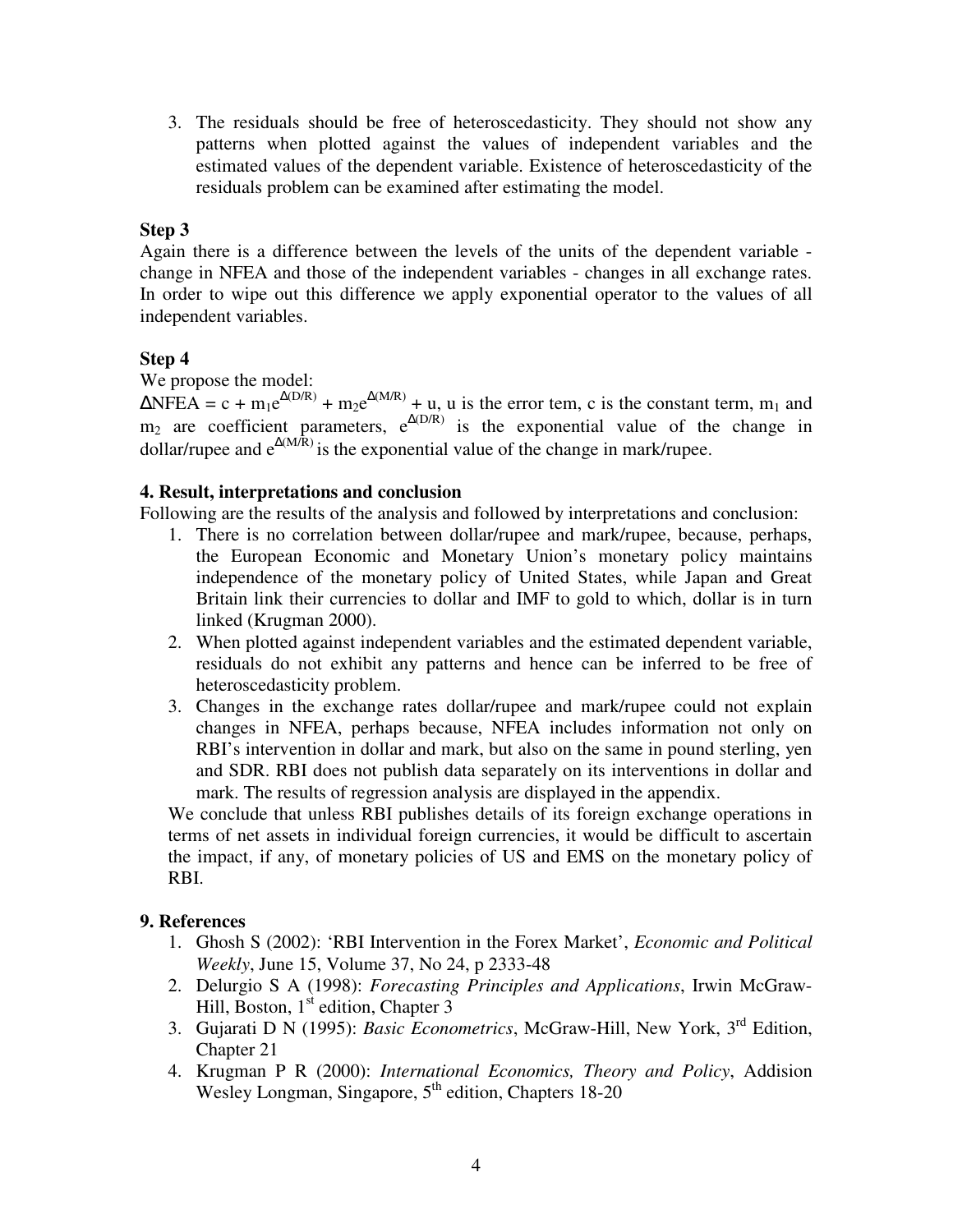**5.** Reserve Bank of India (2003): *Handbook of Statistics on Indian Economy*, Reserve Bank of India, Mumbai







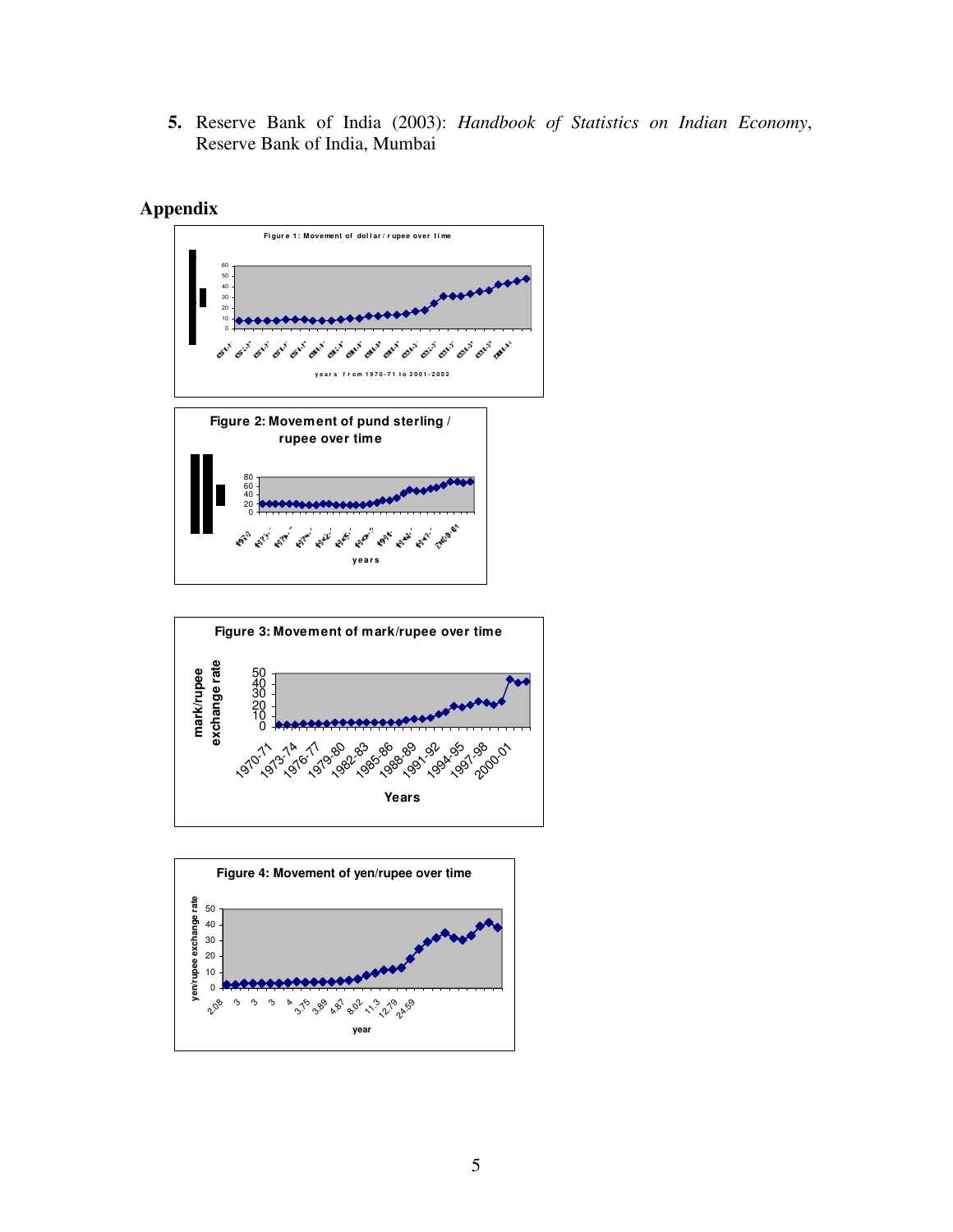



## **Table 1: Modified RBI Data**

|         |            | EXP(Chang)<br>e in                                             |              |             |                |               |
|---------|------------|----------------------------------------------------------------|--------------|-------------|----------------|---------------|
| Year    | e in NFEA) | EXP(Chang dollar/rupee EXP(Chang EXP(Chang EXP(Chang EXP(Chang | $e$ in PS/R) | $e$ in M/R) | $e$ in $Y/R$ ) | $e$ in SDR/R) |
| 1970-71 |            |                                                                |              |             |                |               |
| 1971-72 | 78         | 0.91879                                                        | 1.15998      | 1.49182     | 0.96079        | 1.18946       |
| 1972-73 | $-39$      | 1.22373                                                        | 1.27354      | 1.55659     | 2.6117         | 2.20141       |
| 1973-74 | 92         | 1.12468                                                        | 1.76526      | 0.95839     | 1              | 2.54798       |
| 1974-75 | $-292$     | 1.15986                                                        | 1.20226      | 1           | 1              | 1.25282       |
| 1975-76 | 555        | 2.0995                                                         | 1.2893       | 0.66584     | 1              | 2.09782       |
| 1976-77 | 1675       | 1.34313                                                        | 1.20322      | 0.05961     | 1              | 0.9859        |
| 1977-78 | 1933       | 0.67591                                                        | 1.22753      | 0.8658      | 1.39097        | 0.82737       |
| 1978-79 | 899        | 0.6983                                                         | 1.46844      | 1.71018     | 1.95424        | 1.31128       |
| 1979-80 | $-43$      | 0.8788                                                         | 1.28621      | 5.41515     | 0.65705        | 1.06396       |
| 1980-81 | $-613$     | 0.82837                                                        | 0.75262      | 2.33778     | 1.1853         | 0.72921       |
| 1981-82 | $-2069$    | 2.88377                                                        | 0.72123      | 0.24793     | 1.20925        | 1.17081       |
| 1982-83 | $-977$     | 2.00913                                                        | 1.1044       | 0.37757     | 0.95123        | 1.25533       |
| 1983-84 | $-105$     | 1.96207                                                        | 0.98039      | 0.48763     | 1.63232        | 1.45893       |
| 1984-85 | 1275       | 4.70488                                                        | 1.04865      | 0.5766      | 1.63232        | 2.69743       |
| 1985-86 | 842        | 1.41383                                                        | 1.76403      | 7.24202     | 2.117          | 2.69231       |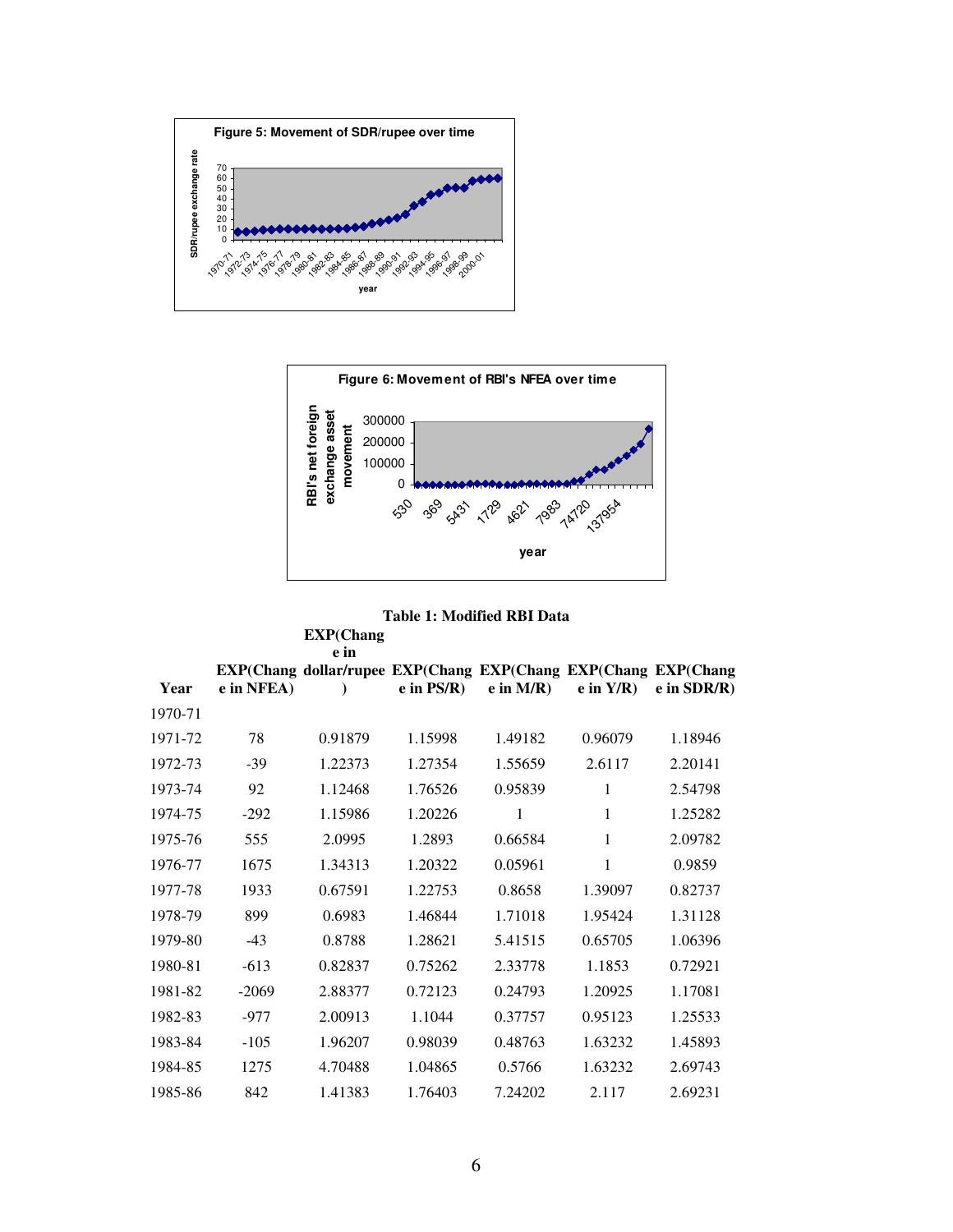| 1986-87   | 880    | 1.72168 | 5.70704     | 9.25811 | 11.0232 | 12.4784 |
|-----------|--------|---------|-------------|---------|---------|---------|
| 1987-88   | 795    | 1.20635 | 3.0144      | 20.3891 | 4.01485 | 5.33133 |
| 1988-89   | 785    | 4.55352 | 1.91363     | 33.4048 | 6.61937 | 8.50879 |
| 1989-90   | $-133$ | 8.73642 | 2.83715     | 3.75092 | 1.43333 | 8.21942 |
| 1990-91   | 1915   | 3.64589 | 10.4114     | 503.257 | 3.09566 | 32.2881 |
| 1991-92   | 10855  | 686.015 | 24.2811     | 11802.9 | 284.291 | 5374.39 |
| 1992-93   | 3809   | 480.631 | 143.008     | 9611.35 | 468.717 | 40.813  |
| 1993-94   | 28775  | 2.04766 | 0.42853     | 0.01134 | 91.8356 | 849.629 |
| 1994-95   | 23298  | 1.03365 | 4.31199     | 5.02638 | 12.4797 | 6.71605 |
| 1995-96   | $-628$ | 7.77723 | 24.4737     | 34.1752 | 24.7395 | 108.419 |
| 1996-97   | 20725  | 7.76868 | 0.62195     | 55.2573 | 0.0386  | 1.50531 |
| 1997-98   | 21073  | 5.28514 | 0.14042     | 105.573 | 0.27557 | 0.80872 |
| 1998-99   | 22064  | 135.071 | 24.9756     | 5046.75 | 17.0321 | 933.929 |
| 1999-2000 | 27926  | 3.53283 | $8.9E + 08$ | 1.35053 | 374.84  | 4.1396  |
| 2000-01   | 31295  | 10.5034 | 0.0366      | 0.10038 | 10.4291 | 1.84485 |
| 2001-02   | 66794  | 7.44468 | 2.00953     | 2.15265 | 0.03971 | 1.95248 |
|           |        |         |             |         |         |         |

## **Table 2: RBI Data**

| Year    | <b>NFEA</b> | D/R     | <b>PS/R</b> | M/R    | Y/R            | <b>SDR/R</b> |
|---------|-------------|---------|-------------|--------|----------------|--------------|
| 1970-71 | 530         | 7.5578  | 18          | 2.049  | 2.08           | 7.5          |
| 1971-72 | 608         | 7.4731  | 18.4        | 2.1974 | 2.04           | 7.6735       |
| 1972-73 | 569         | 7.675   | 18.8425     | 2.4392 | 3              | 8.4626       |
| 1973-74 | 661         | 7.7925  | 18.8        | 3.0075 | 3              | 9.3979       |
| 1974-75 | 369         | 7.9408  | 18.8        | 3.1917 | 3              | 9.6233       |
| 1975-76 | 924         | 8.6825  | 18.3933     | 3.4458 | 3              | 10.3642      |
| 1976-77 | 2599        | 8.9775  | 15.5733     | 3.6308 | 3              | 10.35        |
| 1977-78 | 4532        | 8.5858  | 15.4292     | 3.8358 | 3.33           | 10.1605      |
| 1978-79 | 5431        | 8.2267  | 15.9658     | 4.22   | $\overline{4}$ | 10.4315      |
| 1979-80 | 5388        | 8.0975  | 17.655      | 4.4717 | 3.58           | 10.4935      |
| 1980-81 | 4775        | 7.9092  | 18.5042     | 4.1875 | 3.75           | 10.1777      |
| 1981-82 | 2706        | 8.9683  | 17.1096     | 3.8607 | 3.94           | 10.3354      |
| 1982-83 | 1729        | 9.666   | 16.1356     | 3.96   | 3.89           | 10.5628      |
| 1983-84 | 1624        | 10.34   | 15.4174     | 3.9402 | 4.38           | 10.9405      |
| 1984-85 | 2899        | 11.8886 | 14.8668     | 3.9877 | 4.87           | 11.9328      |
| 1985-86 | 3741        | 12.2349 | 16.8467     | 4.5553 | 5.62           | 12.9232      |
| 1986-87 | 4621        | 12.7782 | 19.0722     | 6.297  | 8.02           | 15.4472      |
| 1987-88 | 5416        | 12.9658 | 22.0872     | 7.4004 | 9.41           | 17.1208      |
| 1988-89 | 6201        | 14.4817 | 25.5959     | 8.0494 | 11.3           | 19.2619      |
| 1989-90 | 6068        | 16.6492 | 26.9179     | 9.0922 | 11.66          | 21.3684      |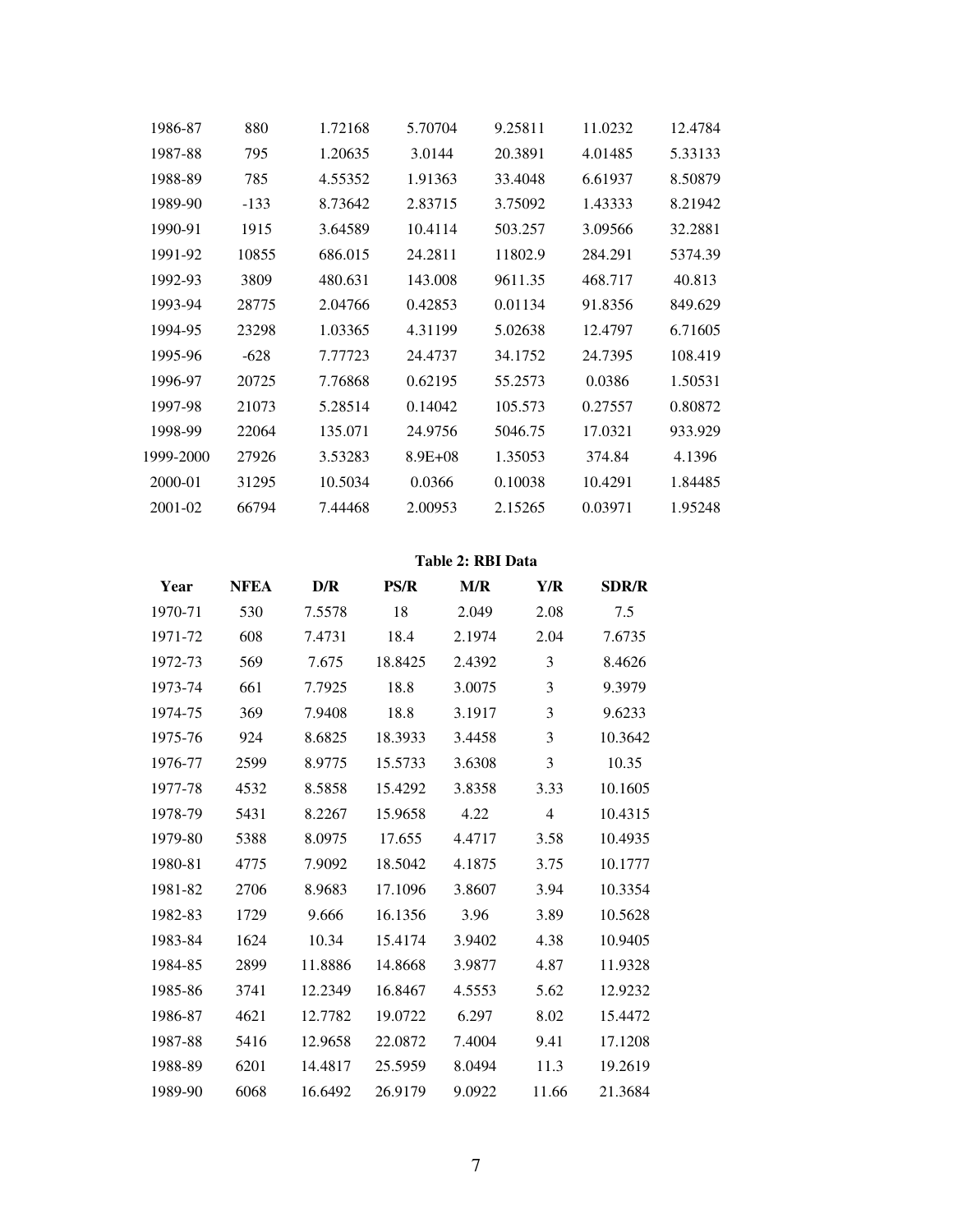| 1990-91   | 7983   | 17.9428 | 33.139  | 11.4351 | 12.79   | 24.8431 |
|-----------|--------|---------|---------|---------|---------|---------|
| 1991-92   | 18838  | 24.4737 | 42.5151 | 14.6248 | 18.44   | 33.4325 |
| 1992-93   | 22647  | 30.6488 | 51.6858 | 19.5877 | 24.59   | 37.1415 |
| 1993-94   | 51422  | 31.3655 | 47.2064 | 18.7403 | 29.11   | 43.8863 |
| 1994-95   | 74720  | 31.3986 | 48.8211 | 20.2017 | 31.6341 | 45.7908 |
| 1995-96   | 74092  | 33.4498 | 52.3526 | 23.3993 | 34.8425 | 50.4768 |
| 1996-97   | 94817  | 35.4999 | 56.3646 | 22.9244 | 31.5879 | 50.8858 |
| 1997-98   | 115890 | 37.1648 | 61.024  | 20.9613 | 30.299  | 50.6735 |
| 1998-99   | 137954 | 42.0706 | 69.5505 | 24.1792 | 33.1341 | 57.5129 |
| 1999-2000 | 165880 | 43.3327 | 69.851  | 44.7909 | 39.0606 | 58.9335 |
| 2000-01   | 197175 | 45.6844 | 67.5522 | 41.4832 | 41.4052 | 59.5459 |
| 2001-02   | 263969 | 47.6919 | 68.3189 | 42.1811 | 38.179  | 60.215  |
|           |        |         |         |         |         |         |

#### **Table 3: Correlation Matrix**

|                                            |                                              |            | Column 1 Column 2 Column 3 Column 4 Column 5 |          |  |  |  |
|--------------------------------------------|----------------------------------------------|------------|----------------------------------------------|----------|--|--|--|
| Column 1                                   |                                              |            |                                              |          |  |  |  |
| Column <sub>2</sub>                        | 0.982628                                     | ı          |                                              |          |  |  |  |
| Column 3                                   | $-0.0518$                                    | $-0.05841$ |                                              |          |  |  |  |
| Column 4                                   | 0.716813                                     |            | 0.707145 0.537714                            |          |  |  |  |
| Column 5                                   | 0.805832                                     | 0.757667   | $-0.04458$                                   | 0.394724 |  |  |  |
|                                            | <i>Column 1:</i> EXP(Change in dollar/rupee) |            |                                              |          |  |  |  |
|                                            | <i>Column 2:</i> EXP(Change in PS/R)         |            |                                              |          |  |  |  |
| <i>Column 3:</i> EXP(Change in Mark/Rupee) |                                              |            |                                              |          |  |  |  |
| <i>Column 4</i> : EXP(Change in Yen/Rupee) |                                              |            |                                              |          |  |  |  |
| <i>Column 5:</i> EXP(Change in SDR/Rupee)  |                                              |            |                                              |          |  |  |  |

## **Table 4**

# **SUMMARY OUTPUT**

| <b>Regression Statistics</b> |          |
|------------------------------|----------|
| Multiple R                   | 0.24134  |
| R Square<br>Adjusted R       | 0.05825  |
| Square                       | $-0.009$ |
| <b>Standard Error</b>        | 15197.9  |
| Observations                 | 31       |

## ANOVA

|            |    |           |    |               | Significance |
|------------|----|-----------|----|---------------|--------------|
|            | u. |           | МS |               |              |
| Regression |    | $4E + 08$ |    | 2E+08 0.86589 | 0.43164      |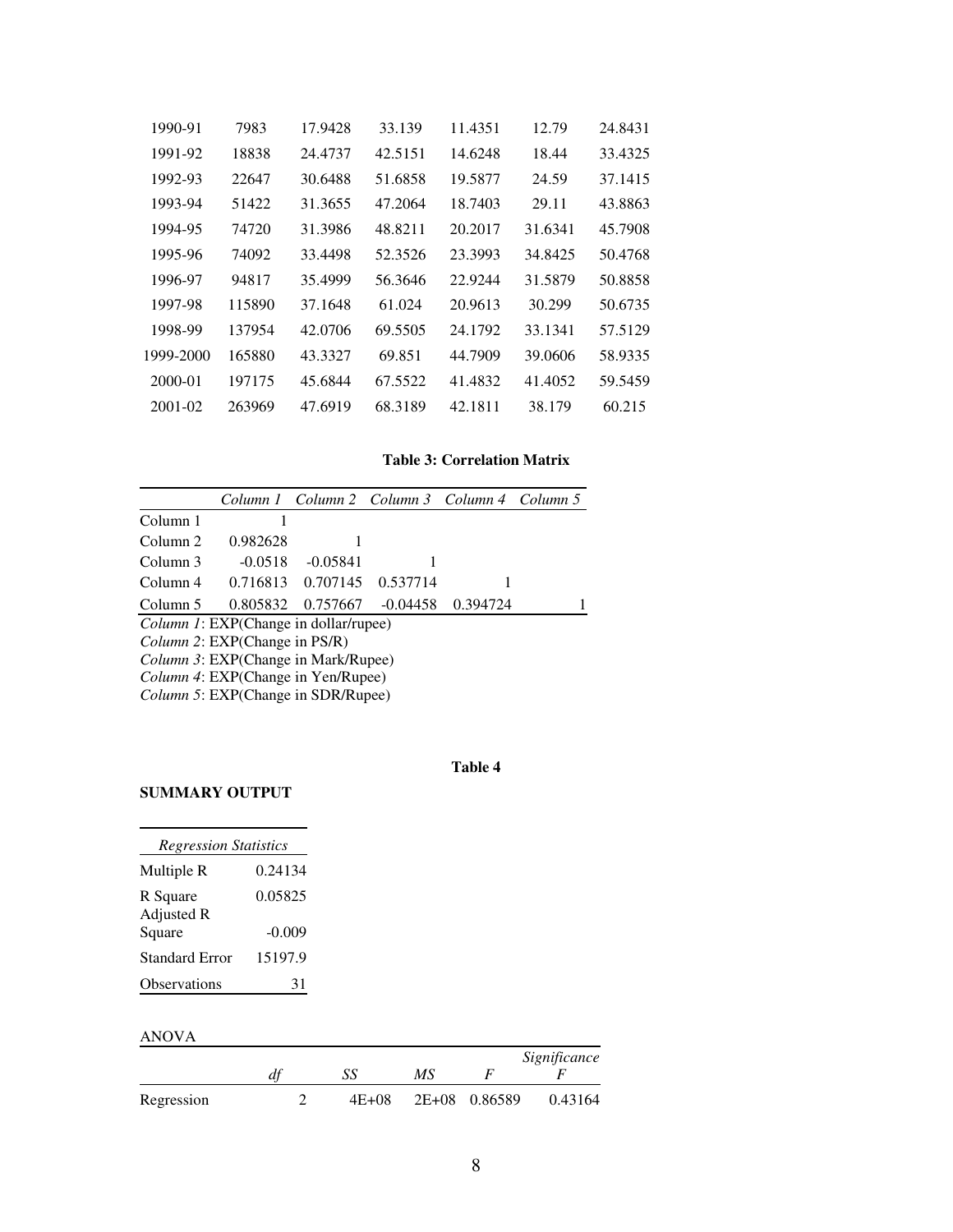| Residual     | 28                        |                   | $6.5E+09$ $2.3E+08$ |         |                   |              |                |                |
|--------------|---------------------------|-------------------|---------------------|---------|-------------------|--------------|----------------|----------------|
| Total        | 30                        | $6.9E + 09$       |                     |         |                   |              |                |                |
|              |                           |                   |                     |         |                   |              |                |                |
|              | Coefficien<br>$\sqrt{1}S$ | Standard<br>Error | t Stat              |         | P-value Lower 95% | Upper<br>95% | Lower<br>95.0% | Upper<br>95.0% |
| Intercept    | 7670.15                   | 2907.23           | 2.6383              | 0.01345 | 1714.94           | 13625.3      | 1714.94        | 13625.3        |
| X Variable 1 | 3.89849                   | 18.7615           | 0.20779             | 0.8369  | $-34.533$         | 42.3297      | $-34.533$      | 42.3297        |
| X Variable 2 | $2.3E-0.5$                | 1.7E-05           | 1.30848             | 0.20135 | $-1E-05$          | 5.8E-05      | $-1E-05$       | 5.8E-05        |

# **RESIDUAL OUTPUT**

|                    | Predicted |           |
|--------------------|-----------|-----------|
| <i>Observation</i> | Y         | Residuals |
| 1                  | 7673.73   | $-7595.7$ |
| 2                  | 7674.92   | $-7713.9$ |
| 3                  | 7674.53   | $-7582.5$ |
| 4                  | 7674.67   | $-7966.7$ |
| 5                  | 7678.33   | $-7123.3$ |
| 6                  | 7675.38   | $-6000.4$ |
| 7                  | 7672.78   | $-5739.8$ |
| 8                  | 7672.87   | $-6773.9$ |
| 9                  | 7673.57   | -7716.6   |
| 10                 | 7673.37   | $-8286.4$ |
| 11                 | 7681.39   | $-9750.4$ |
| 12                 | 7677.98   | $-8655$   |
| 13                 | 7677.79   | $-7782.8$ |
| 14                 | 7688.49   | $-6413.5$ |
| 15                 | 7675.66   | $-6833.7$ |
| 16                 | 7676.86   | $-6796.9$ |
| 17                 | 7674.85   | $-6879.8$ |
| 18                 | 7687.9    | $-6902.9$ |
| 19                 | 7704.2    | $-7837.2$ |
| 20                 | 7684.36   | $-5769.4$ |
| 21                 | 10344.6   | 510.431   |
| 22                 | 9543.88   | $-5734.9$ |
| 23                 | 7678.13   | 21096.9   |
| 24                 | 7674.18   | 15623.8   |
| 25                 | 7700.47   | $-8328.5$ |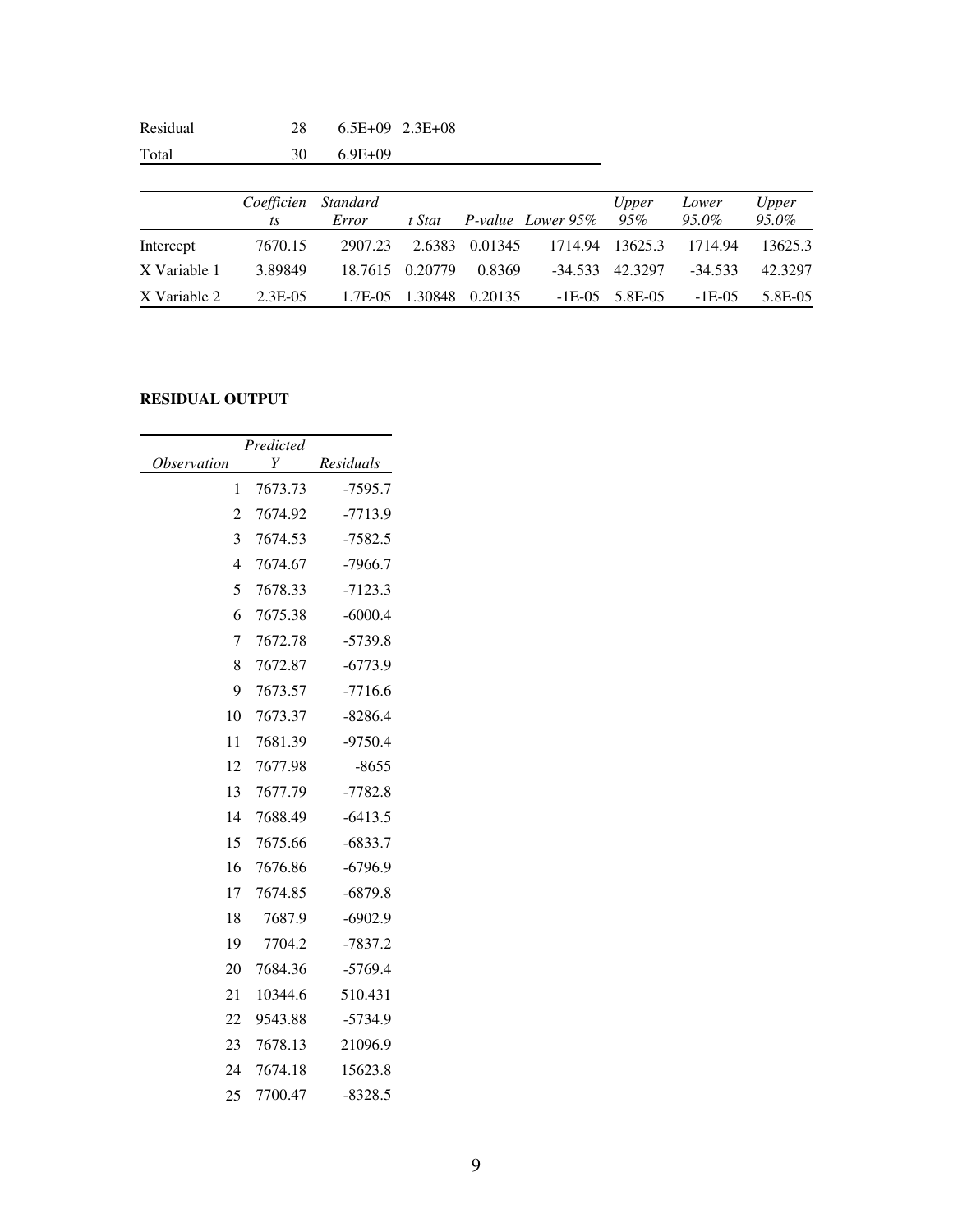|     | 26 7700.43 | 13024.6 |
|-----|------------|---------|
| 27. | 7690.75    | 13382.3 |
| 28  | 8196.72    | 13867.3 |
| 29  | 27926      | 0.00084 |
| 30  | 7711.09    | 23583.9 |
| 31  | 7699.17    | 59094.8 |





#### **ADF test of first difference with intercept for NEFA**

| <b>ADF</b> Test Statistic | 0.37948580 | 1\% Critical Value* |           |
|---------------------------|------------|---------------------|-----------|
|                           | 0486       |                     | 3.6660666 |
|                           |            |                     | 1797      |
|                           |            | 5% Critical Value   |           |
|                           |            |                     | 2.9626554 |
|                           |            |                     | 3832      |
|                           |            | 10% Critical Value  |           |
|                           |            |                     | 2.6200111 |
|                           |            |                     | 5799      |

\*MacKinnon critical values for rejection of hypothesis of a unit root.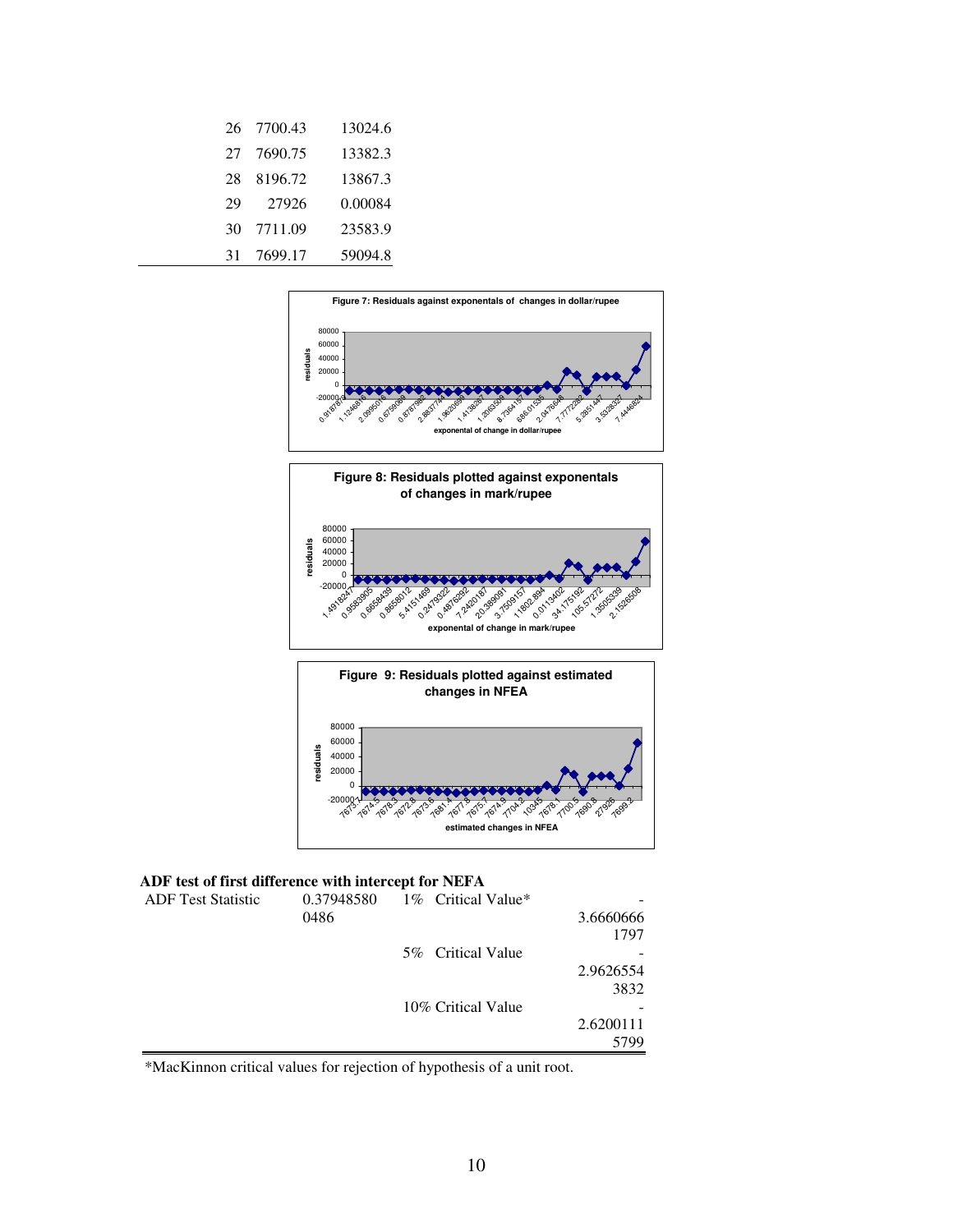| <b>Augmented Dickey-Fuller Test Equation</b>        |
|-----------------------------------------------------|
| Dependent Variable: D(NFEA,2)                       |
| Method: Least Squares                               |
| Date: 10/06/05 Time: 10:56                          |
| Sample(adjusted): 1971-72 to 2001-02                |
| Included observations: 30 after adjusting endpoints |

| Variable                                              | Coefficient | Std. Error                  | t-Statistic | Prob.     |
|-------------------------------------------------------|-------------|-----------------------------|-------------|-----------|
| $D(NFEA(-1))$                                         | 0.06747322  | 0.177801722                 | 0.379485800 | 0.7071901 |
|                                                       | 89111       | 29                          | 486         | 08103     |
| C                                                     | 1781.59089  | 2212.330901                 | 0.805300371 | 0.4274323 |
|                                                       | 669         | 2                           | 533         | 5404      |
| R-squared                                             | 0.00511687  | Mean dependent var          |             | 2223.8666 |
|                                                       | 835062      |                             |             | 6667      |
| Adjusted R-squared                                    |             | S.D. dependent var          |             | 10146.528 |
|                                                       | 0.03041466  |                             |             | 1262      |
|                                                       | 17083       |                             |             |           |
| S.E. of regression                                    | 10299.6739  | Akaike info criterion       |             | 21.381952 |
|                                                       | 886         |                             |             | 5725      |
| Sum squared resid                                     | 2970331959  | Schwarz criterion           |             | 21.475365 |
|                                                       | .63         |                             |             | 7313      |
| Log likelihood                                        |             | F-statistic                 |             | 0.1440094 |
|                                                       | 318.729288  |                             |             | 72771     |
|                                                       | 588         |                             |             |           |
| Durbin-Watson stat                                    | 2.19314315  | Prob(F-statistic)           |             | 0.7071901 |
|                                                       | 459         |                             |             | 08103     |
| ADF test of second difference with intercept for NEFA |             |                             |             |           |
| <b>ADF Test Statistic</b>                             |             | 1% Critical Value*          |             |           |
|                                                       | 5.76747189  |                             |             | 3.6752420 |
|                                                       | 76          |                             |             | 4413      |
|                                                       |             | <b>Critical Value</b><br>5% |             |           |
|                                                       |             |                             |             | 2.9664542 |
|                                                       |             |                             |             | 2271      |
|                                                       |             | 10% Critical Value          |             |           |
|                                                       |             |                             |             | 2.6220132 |
|                                                       |             |                             |             | 4541      |

\*MacKinnon critical values for rejection of hypothesis of a unit root.

Augmented Dickey-Fuller Test Equation Dependent Variable: D(NFEA,3) Method: Least Squares

Sample(adjusted): From 1973-74 to 2001-02 Included observations: 29 after adjusting endpoints

| Variable           | Coefficient | Std. Error         | t-Statistic                       | Prob.        |
|--------------------|-------------|--------------------|-----------------------------------|--------------|
| $D(NFEA(-1),2)$    |             | $-0.235119627$     |                                   | $-3.9127574$ |
|                    | 1.35604584  |                    | 12 5.767471897                    | 434e-06      |
|                    | 199         |                    | 6                                 |              |
| C                  | 2687.85113  |                    | 1889.953881 1.422178163 0.1664248 |              |
|                    | 964         | 04                 |                                   | 99853        |
| R-squared          | 0.55196933  | Mean dependent var |                                   | 1228.1379    |
|                    | 4394        |                    |                                   | 3103         |
| Adjusted R-squared | 0.53537560  | S.D. dependent var |                                   | 14796.863    |
|                    |             |                    |                                   |              |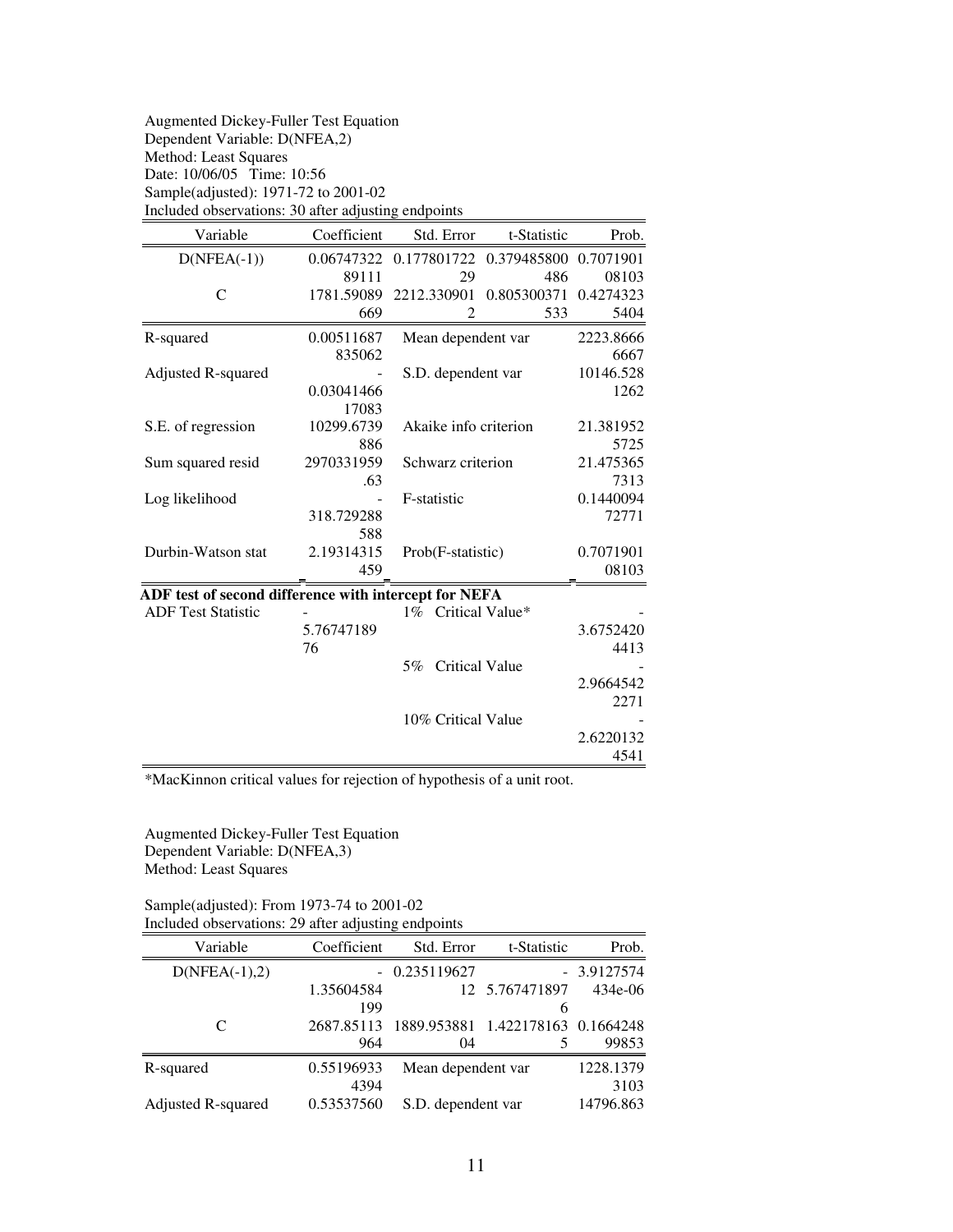|                    | 6039       |                       | 9552      |
|--------------------|------------|-----------------------|-----------|
| S.E. of regression | 10086.0399 | Akaike info criterion | 21.342164 |
|                    | 647        |                       | 2669      |
| Sum squared resid  | 2746661458 | Schwarz criterion     | 21.436460 |
|                    | .55        |                       | 5311      |
| Log likelihood     |            | F-statistic           | 33.263732 |
|                    | 307.461381 |                       | 0897      |
|                    | 871        |                       |           |
| Durbin-Watson stat | 1.73053350 | Prob(F-statistic)     | 3.9127574 |
|                    | 255        |                       | 434e-06   |

### **ADF test of first difference with intercept for D/R**

| <b>ADF</b> Test Statistic | $-3.241432$ | 1\% Critical Value* | -3.6661   |
|---------------------------|-------------|---------------------|-----------|
|                           |             | 5% Critical Value   | $-2.9627$ |
|                           |             | 10% Critical Value  | $-2.6200$ |

\*MacKinnon critical values for rejection of hypothesis of a unit root.

Augmented Dickey-Fuller Test Equation Dependent Variable: D(D\_R01,2) Method: Least Squares

Sample(adjusted): From 1972-73 to 2001-02 Included observations: 30 after adjusting endpoints

| Variable           | Coefficient | Std. Error            | t-Statistic | Prob.    |
|--------------------|-------------|-----------------------|-------------|----------|
| $D(D_R01(-1))$     | $-0.537575$ | 0.165845              | $-3.241432$ | 0.0031   |
|                    | 0.752937    | 0.356094              | 2.114432    | 0.0435   |
| R-squared          | 0.272857    | Mean dependent var    |             | 0.069740 |
| Adjusted R-squared | 0.246888    | S.D. dependent var    |             | 1.811502 |
| S.E. of regression | 1.572059    | Akaike info criterion |             | 3.806990 |
| Sum squared resid  | 69.19832    | Schwarz criterion     |             | 3.900403 |
| Log likelihood     | $-55.10484$ | F-statistic           |             | 10.50688 |
| Durbin-Watson stat | 1.959254    | Prob(F-statistic)     |             | 0.003066 |

## **ADF test of second difference with intercept for D/R**

| <b>ADF</b> Test Statistic | -6.5569696395 | 1\% Critical Value* | -3.67524204413 |
|---------------------------|---------------|---------------------|----------------|
|                           |               | 5\% Critical Value  | -2.96645422271 |
|                           |               | 10% Critical Value  | -2.62201324541 |

\*MacKinnon critical values for rejection of hypothesis of a unit root. Augmented Dickey-Fuller Test Equation Dependent Variable: D(D\_R01,3) Method: Least Squares Date: 10/06/05 Time: 10:58 Sample(adjusted): 1972-73 to 2001-02 Included observations: 29 after adjusting endpoints

| Variable           | Coefficient    | Std. Error                      | t-Statistic | Prob.                                                       |
|--------------------|----------------|---------------------------------|-------------|-------------------------------------------------------------|
| $D(D \ R01(-1),2)$ |                | -1.22918024126   0.187461633779 |             | -6.5569696395 4.94530774691e-                               |
|                    |                |                                 |             | $^{07}$                                                     |
|                    |                |                                 |             | 0.081516370338 0.339636160077 0.240010870219 0.812134716255 |
| R-squared          | 0.614251828256 | Mean dependent var              |             |                                                             |
|                    |                |                                 |             | 0.0217517241379                                             |
| Adjusted R-squared | 0.599964858932 | S.D. dependent var              |             | 2.88865992097                                               |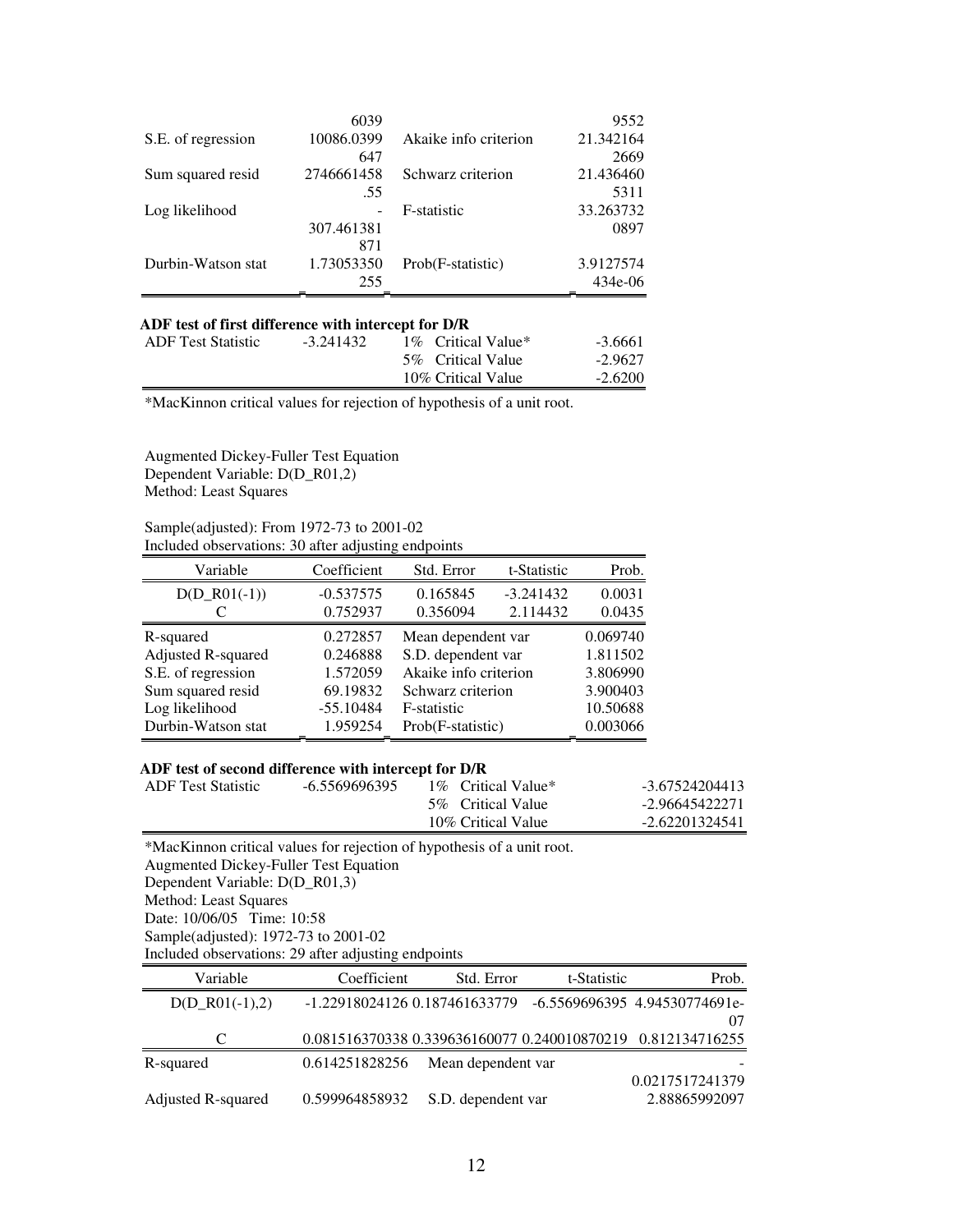| S.E. of regression | 1.82702919659  | Akaike info criterion           | 4.10973165268   |
|--------------------|----------------|---------------------------------|-----------------|
| Sum squared resid  | 90.1269635002  | Schwarz criterion               | 4.20402791682   |
| Log likelihood     | -57.5911089639 | F-statistic                     | 42.9938508533   |
| Durbin-Watson stat |                | $2.184118596$ Prob(F-statistic) | 4.94530774691e- |
|                    |                |                                 | 07              |

### **ADF test of first difference with intercept for M/R**

| <b>ADF</b> Test Statistic | $-5.702266$ | 1\% Critical Value*<br>5\% Critical Value<br>10% Critical Value | $-3.6661$<br>$-2.9627$<br>$-2.6200$ |
|---------------------------|-------------|-----------------------------------------------------------------|-------------------------------------|
|                           |             |                                                                 |                                     |

\*MacKinnon critical values for rejection of hypothesis of a unit root.

Augmented Dickey-Fuller Test Equation Dependent Variable: D(M\_R01,2) Method: Least Squares

### Sample(adjusted): From 1972-73 to 2001-02 Included observations: 30 after adjusting endpoints

| Variable           | Coefficient | Std. Error            | t-Statistic | Prob.    |
|--------------------|-------------|-----------------------|-------------|----------|
| $D(M_R01(-1))$     | $-1.073543$ | 0.188266              | $-5.702266$ | 0.0000   |
|                    | 1.429460    | 0.776743              | 1.840325    | 0.0763   |
| R-squared          | 0.537311    | Mean dependent var    |             | 0.018317 |
| Adjusted R-squared | 0.520787    | S.D. dependent var    |             | 5.825472 |
| S.E. of regression | 4.032697    | Akaike info criterion |             | 5.691088 |
| Sum squared resid  | 455.3540    | Schwarz criterion     |             | 5.784501 |
| Log likelihood     | $-83.36632$ | F-statistic           |             | 32.51583 |
| Durbin-Watson stat | 2.028368    | Prob(F-statistic)     |             | 0.000004 |

## **ADF test of first difference with intercept for PS/R**

| <b>ADF</b> Test Statistic |            | 1% Critical Value* |           |
|---------------------------|------------|--------------------|-----------|
|                           | 3.47575443 |                    | 3.6660666 |
|                           | 815        |                    | 1797      |
|                           |            | 5\% Critical Value |           |
|                           |            |                    | 2.9626554 |
|                           |            |                    | 3832      |
|                           |            | 10% Critical Value |           |
|                           |            |                    | 2.6200111 |
|                           |            |                    | 5799      |

\*MacKinnon critical values for rejection of hypothesis of a unit root.

Augmented Dickey-Fuller Test Equation Dependent Variable: D(PS\_R01,2) Method: Least Squares

Sample(adjusted): From 1972-73 to 2001-02 Included observations: 30 after adjusting endpoints

| Variable        | Coefficient | Std. Error     | t-Statistic     | Prob.        |
|-----------------|-------------|----------------|-----------------|--------------|
| $D(PS R01(-1))$ |             | $-0.173090757$ |                 | $-0.0016789$ |
|                 | 0.60162096  |                | 539 3.475754438 | 6972658      |
|                 | 8718        |                |                 |              |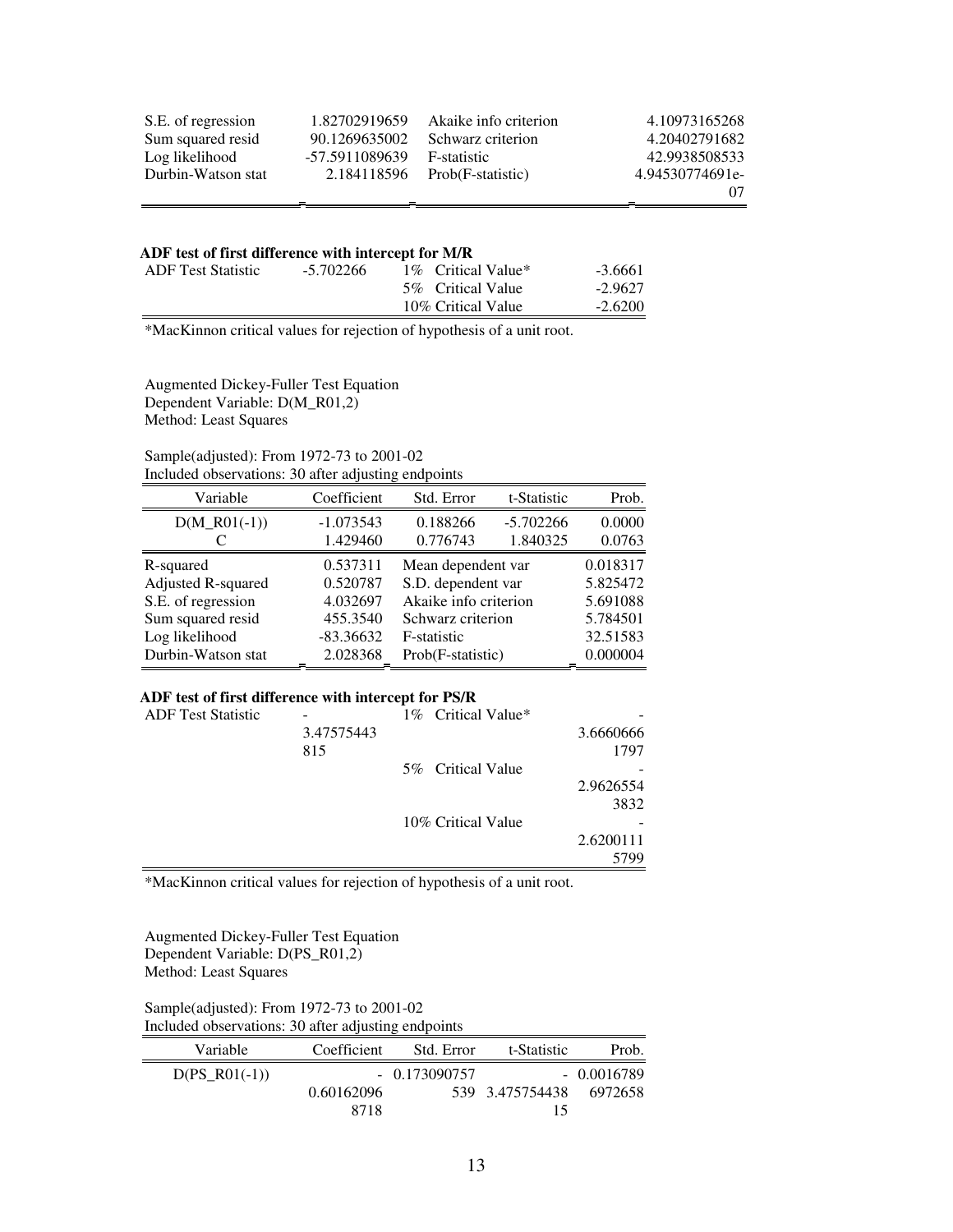|                    |            | 1.00594475  0.639760188  1.572377853  0.1270960 |    |           |
|--------------------|------------|-------------------------------------------------|----|-----------|
|                    | 22         | 813                                             | 13 | 25157     |
| R-squared          | 0.30141235 | Mean dependent var                              |    | 0.0122233 |
|                    | 0619       |                                                 |    | 333333    |
| Adjusted R-squared | 0.27646279 | S.D. dependent var                              |    | 3.6852884 |
|                    | 1713       |                                                 |    | 502       |
| S.E. of regression | 3.13474285 | Akaike info criterion                           |    | 5.1873118 |
|                    | 376        |                                                 |    | 2106      |
| Sum squared resid  | 275.145157 | Schwarz criterion                               |    | 5.2807249 |
|                    | 258        |                                                 |    | 7984      |
| Log likelihood     |            | F-statistic                                     |    | 12.080868 |
|                    | 75.8096773 |                                                 |    | 9143      |
|                    | 159        |                                                 |    |           |
| Durbin-Watson stat | 1.88930032 | Prob(F-statistic)                               |    | 0.0016789 |
|                    | 311        |                                                 |    | 6972658   |

#### **ADF test of second difference with intercept for PS/R**

| ADF Test Statistic | -6.36182537571 | 1\% Critical Value* | -3.67524204413 |
|--------------------|----------------|---------------------|----------------|
|                    |                | 5\% Critical Value  | -2.96645422271 |
|                    |                | 10% Critical Value  | -2.62201324541 |

\*MacKinnon critical values for rejection of hypothesis of a unit root. Augmented Dickey-Fuller Test Equation Dependent Variable: D(PS\_R01,3) Method: Least Squares

Sample(adjusted): From 1973-74 to 2001-02

Included observations: 29 after adjusting endpoints

| Variable           | Coefficient                   | Std. Error            | t-Statistic     | Prob.                          |
|--------------------|-------------------------------|-----------------------|-----------------|--------------------------------|
| $D(PS_R01(-1),2)$  | -1.21209814915 0.190526787136 |                       |                 | -6.36182537571 8.20134464509e- |
|                    |                               |                       |                 | 07                             |
| C                  |                               | $-0.693723207787$     |                 | $-0.990246865583$              |
|                    | 0.00855898223903              |                       | 0.0123377481724 |                                |
| R-squared          | 0.599838880971                | Mean dependent var    |                 | 0.10424137931                  |
| Adjusted R-squared | 0.585018098785                | S.D. dependent var    |                 | 5.79733964582                  |
| S.E. of regression | 3.73459337912                 | Akaike info criterion |                 | 5.53962702682                  |
| Sum squared resid  | 376.574068099                 | Schwarz criterion     |                 | 5.63392329095                  |
| Log likelihood     | -78.3245918888                | F-statistic           |                 | 40.4728221111                  |
| Durbin-Watson stat | 2.12727921642                 | Prob(F-statistic)     |                 | 8.20134464509e-                |
|                    |                               |                       |                 | 07                             |

## **ADF test of first difference with intercept for Y/R**

| <b>ADF</b> Test Statistic |            | 1\% Critical Value* |           |
|---------------------------|------------|---------------------|-----------|
|                           | 2.87309610 |                     | 3.6660666 |
|                           | 558        |                     | 1797      |
|                           |            | 5% Critical Value   |           |
|                           |            |                     | 2.9626554 |
|                           |            |                     | 3832      |
|                           |            | 10% Critical Value  |           |
|                           |            |                     | 2.6200111 |
|                           |            |                     | 5799      |

\*MacKinnon critical values for rejection of hypothesis of a unit root.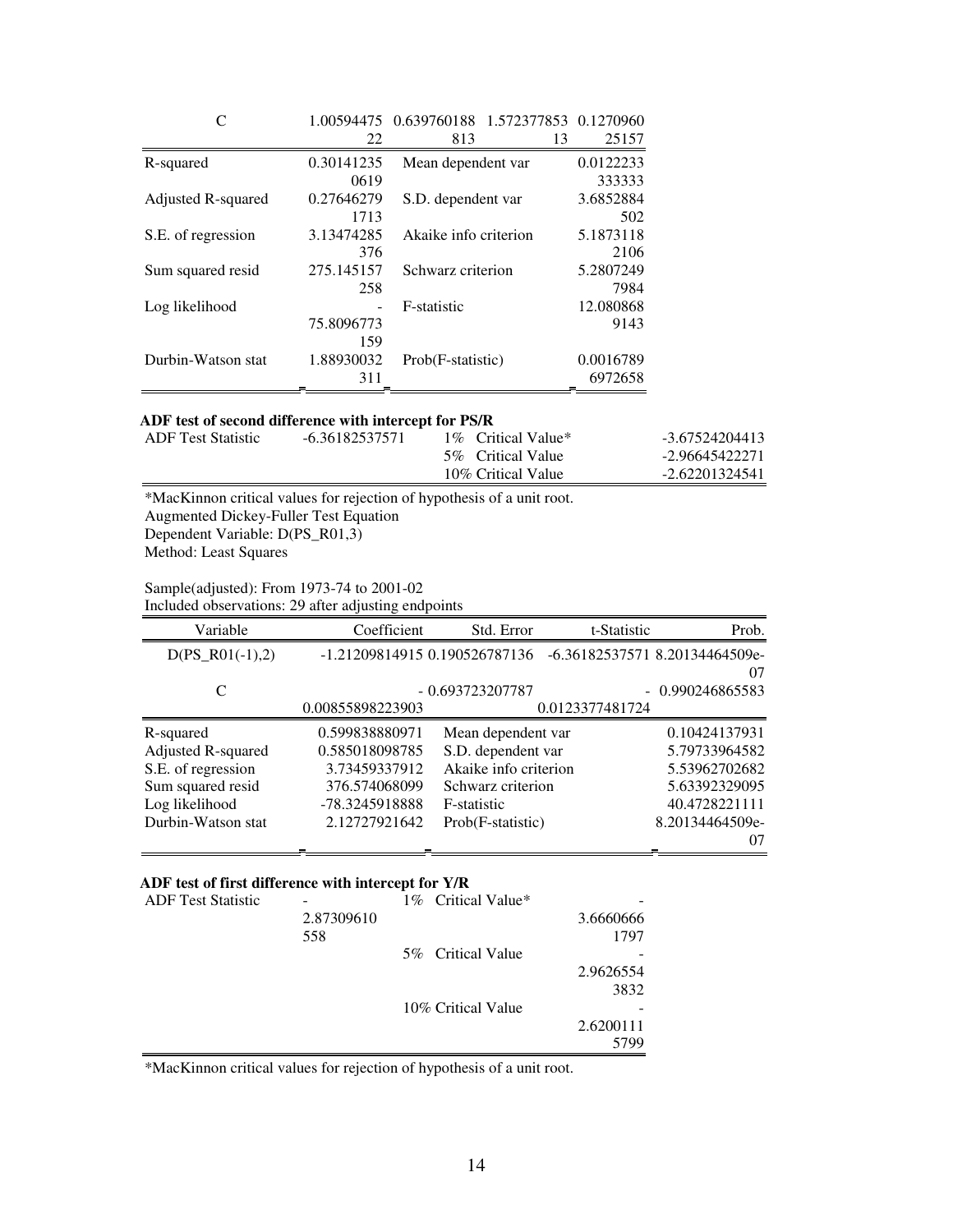#### Augmented Dickey-Fuller Test Equation Dependent Variable: D(Y\_R01,2) Method: Least Squares

| Variable           | Coefficient | Std. Error            | t-Statistic | Prob.     |
|--------------------|-------------|-----------------------|-------------|-----------|
| $D(Y_R01(-1))$     |             | 0.179945261           | $\sim$      | 0.0076699 |
|                    | 0.51700002  | 036                   | 2.873096105 | 5873675   |
|                    | 87          |                       | 58          |           |
| C                  | 0.57149765  | 0.444663441           | 1.285236421 | 0.2092393 |
|                    | 0955        | 943                   | 64          | 76285     |
| R-squared          | 0.22768594  | Mean dependent var    |             |           |
|                    | 155         |                       |             | 0.1062066 |
|                    |             |                       |             | 66667     |
| Adjusted R-squared | 0.20010329  | S.D. dependent var    |             | 2.3084476 |
|                    | 6606        |                       |             | 2974      |
| S.E. of regression | 2.06460502  | Akaike info criterion |             | 4.3520954 |
|                    | 445         |                       |             | 0159      |
| Sum squared resid  | 119.352629  | Schwarz criterion     |             | 4.4455085 |
|                    | 396         |                       |             | 6036      |
| Log likelihood     |             | F-statistic           |             | 8.2546812 |
|                    | 63.2814310  |                       |             | 3188      |
|                    | 238         |                       |             |           |
| Durbin-Watson stat | 1.42002396  | Prob(F-statistic)     |             | 0.0076699 |
|                    | 945         |                       |             | 5873675   |

## Sample(adjusted): From 1972-73 to 2001-02 Included observations: 30 after adjusting endpoints

#### **ADF test of second difference with intercept for Y/R**

| <b>ADF</b> Test Statistic |            | 1% Critical Value* |           |
|---------------------------|------------|--------------------|-----------|
|                           | 4.15680643 |                    | 3.6752420 |
|                           | 185        |                    | 4413      |
|                           |            | 5\% Critical Value |           |
|                           |            |                    | 2.9664542 |
|                           |            |                    | 2271      |
|                           |            | 10% Critical Value |           |
|                           |            |                    | 2.6220132 |
|                           |            |                    | 4541      |

\*MacKinnon critical values for rejection of hypothesis of a unit root.

Augmented Dickey-Fuller Test Equation Dependent Variable: D(Y\_R01,3) Method: Least Squares

### Sample(adjusted): From 1973-74 to 2001-02 Included observations: 29 after adjusting endpoints

| Variable         | Coefficient | Std. Error     | t-Statistic              | Prob.        |
|------------------|-------------|----------------|--------------------------|--------------|
| $D(Y_R01(-1),2)$ |             | $-0.213142210$ |                          | $-0.0002919$ |
|                  | 0.88599091  |                | 917 4.156806431 47216954 |              |
|                  | 3239        |                | 85                       |              |
| C                |             | $-0.440460728$ |                          | $-0.7297869$ |
|                  | 0.15372641  |                | 0.349012763              | 36129        |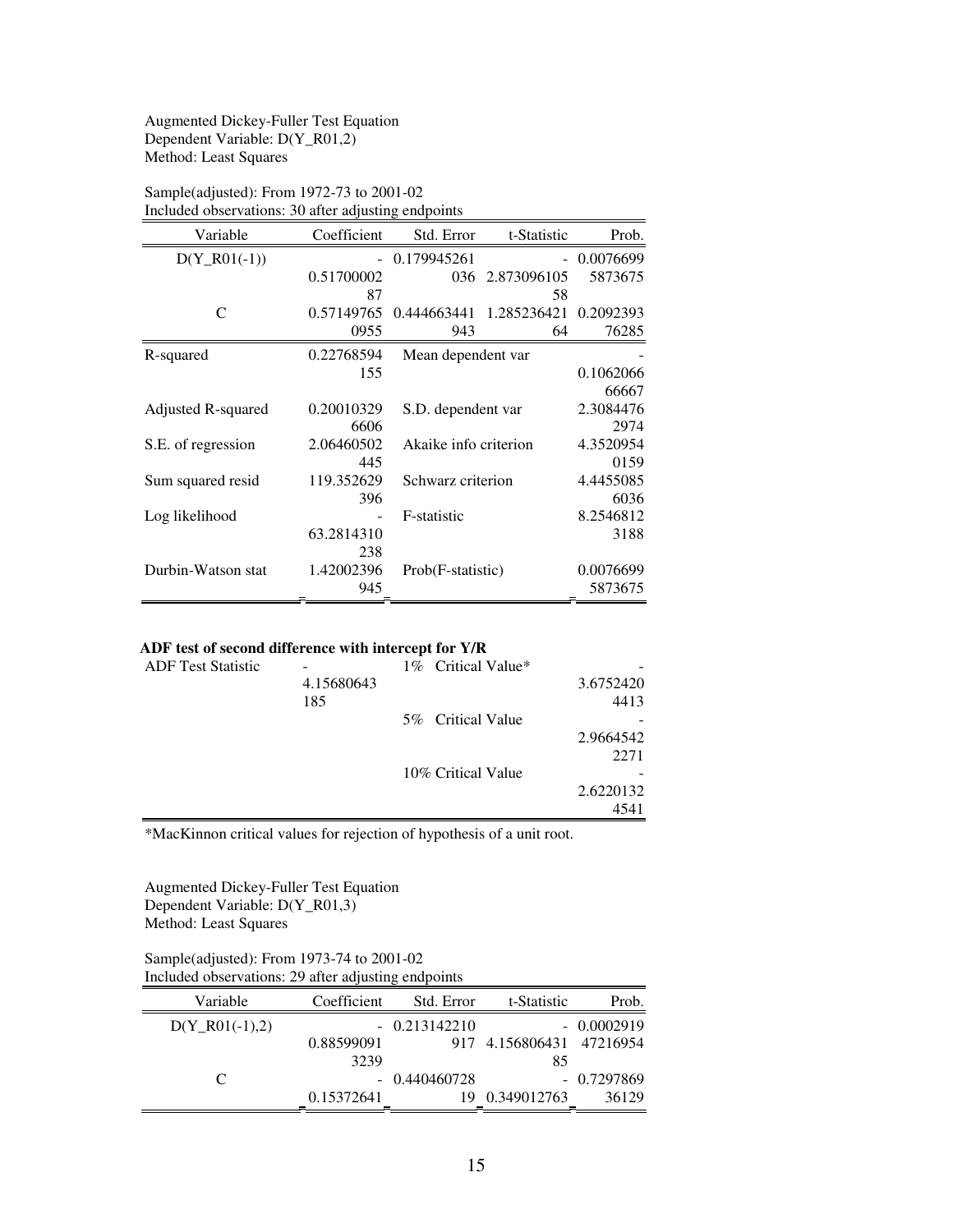|                    | 6148       |                       | 93        |
|--------------------|------------|-----------------------|-----------|
| R-squared          | 0.39023067 | Mean dependent var    |           |
|                    | 854        |                       | 0.2265793 |
|                    |            |                       | 10345     |
| Adjusted R-squared | 0.36764662 | S.D. dependent var    | 2.9804524 |
|                    | 9597       |                       | 24        |
| S.E. of regression | 2.37007512 | Akaike info criterion | 4.6301924 |
|                    | 694        |                       | 4446      |
| Sum squared resid  | 151.665914 | Schwarz criterion     | 4.7244887 |
|                    | 898        |                       | 0859      |
| Log likelihood     |            | F-statistic           | 17.279039 |
|                    | 65.1377904 |                       | 7118      |
|                    | 446        |                       |           |
| Durbin-Watson stat | 1.73924478 | Prob(F-statistic)     | 0.0002919 |
|                    | 611        |                       | 47216954  |

## **ADF test of first difference with intercept for SDR/R**

| <b>ADF</b> Test Statistic |            | 1% Critical Value* |           |
|---------------------------|------------|--------------------|-----------|
|                           | 3.68720068 |                    | 3.6660666 |
|                           | 753        |                    | 1797      |
|                           |            | 5% Critical Value  |           |
|                           |            |                    | 2.9626554 |
|                           |            |                    | 3832      |
|                           |            | 10% Critical Value |           |
|                           |            |                    | 2.6200111 |
|                           |            |                    | 5799      |

\*MacKinnon critical values for rejection of hypothesis of a unit root.

Augmented Dickey-Fuller Test Equation Dependent Variable: D(SDR\_R01,2) Method: Least Squares

#### Sample(adjusted): From 1972-73 to 2001-02 Included observations: 30 after adjusting endpoints

| Variable           | Coefficient | Std. Error            | t-Statistic             | Prob.     |
|--------------------|-------------|-----------------------|-------------------------|-----------|
| $D(SDR_R01(-1))$   |             | - 0.176115828         | $\sim$                  | 0.0009655 |
|                    | 0.64937440  | 339                   | 3.687200687             | 81294034  |
|                    | 3338        |                       | 53                      |           |
| C                  | 1.14309584  |                       | 0.501015044 2.281559915 | 0.0303201 |
|                    | 196         | 308                   |                         | 081245    |
| R-squared          | 0.32684943  | Mean dependent var    |                         | 0.01652   |
|                    | 3445        |                       |                         |           |
| Adjusted R-squared | 0.30280834  | S.D. dependent var    |                         | 2.6046526 |
|                    | 1782        |                       |                         | 6258      |
| S.E. of regression | 2.17483297  | Akaike info criterion |                         | 4.4561212 |
|                    | 038         |                       |                         | 6099      |
| Sum squared resid  | 132.437156  | Schwarz criterion     |                         | 4.5495344 |
|                    | 574         |                       |                         | 1976      |
| Log likelihood     |             | F-statistic           |                         | 13.595448 |
|                    | 64.8418189  |                       |                         | 9102      |
|                    | 148         |                       |                         |           |
| Durbin-Watson stat | 2.25303861  | Prob(F-statistic)     |                         | 0.0009655 |